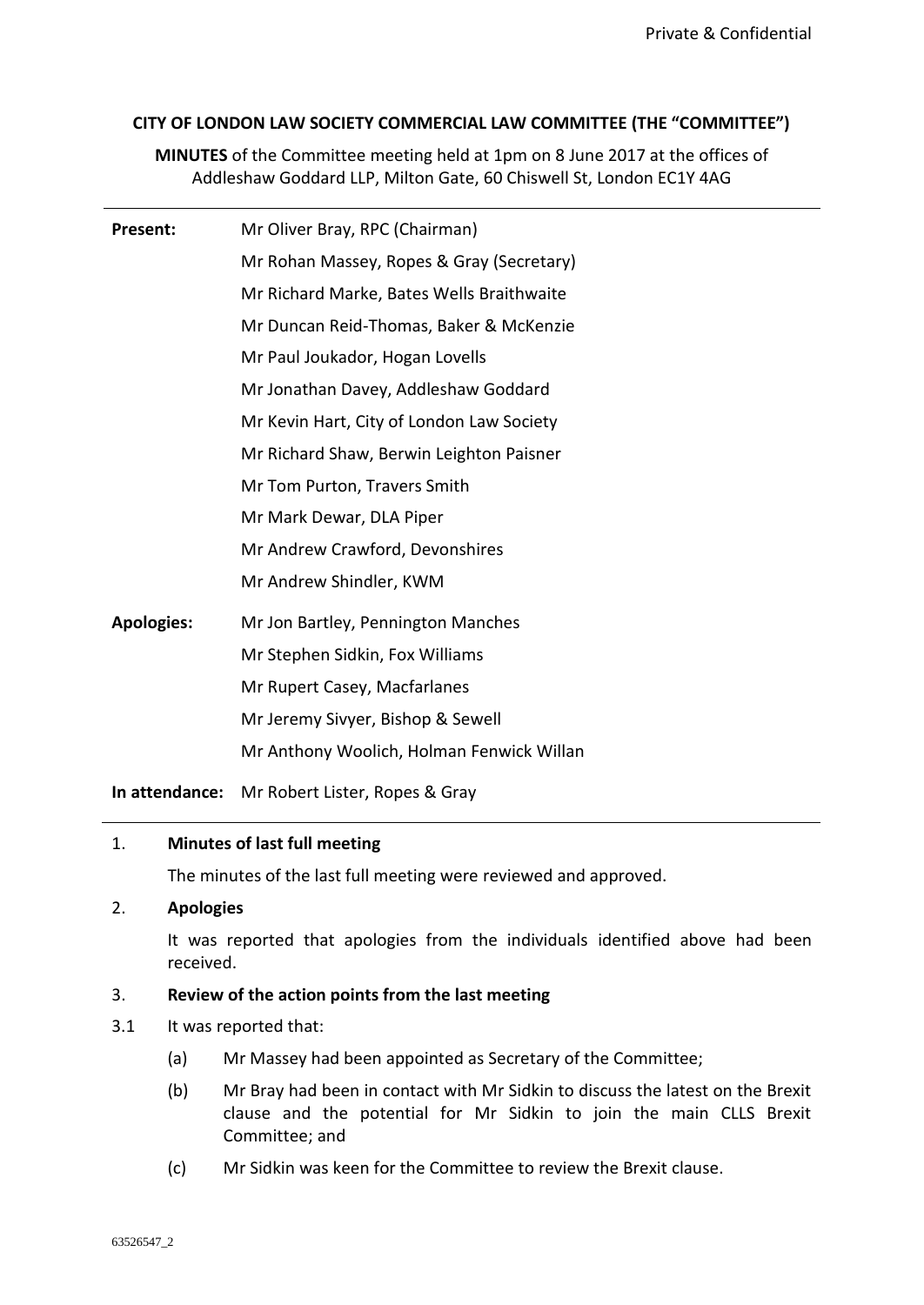### 4. **Special thanks**

Mr Bray extended his and the Committee's thanks to Mr Marke, for Mr Marke's hard work during his seven-year tenure as Secretary of the Committee.

#### 5. **Matters arising**

The Committee briefly discussed Committee membership diversity and numbers. Whilst numbers were reported as currently being "good", it was requested that Committee members propose suggestions for additional members, prior to an advert being placed via the City of London Law Society.

#### 6. **Brexit update**

- 6.1 Committee members were asked to review the draft Brexit clause prepared by Mr Sidkin. Discussions focussed on the following points:
	- (a) **Purpose**: clarification was requested on the context and purpose of the clause and whether it was intended to be party neutral. It was suggested that the intention behind the clause was similar to that of a change control or material adverse change (MAC) clause (i.e. to allow the parties to renegotiate terms or terminate the contract due to unanticipated adverse effects of Brexit). It was understood that the clause was also intended to be party neutral (although it was acknowledged that if exercised, the party relying on the clause may necessarily be put at an advantage).
	- (b) **Current or New Contracts**: questions were raised as to whether the Brexit clause was intended to be implemented as an amendment into existing contracts, or whether it should be used solely for new contracts going forward. It was anticipated that clients would have little desire to make such a substantial amendment to their existing contracts. Some Committee members also felt that the fact one party would likely be put at a disadvantage would also make it less likely for counterparties to agree to such an amendment.
	- (c) **The Expert**: there was discussion around whether, in practical terms, it may be difficult for the parties to find an independent third party willing to act as an expert (whose role is broadly to determine, absent of agreement between the parties, whether a change has occurred, what the effect of that change is, and whether/what amendment to the contract is reasonably required). In addition, questions were raised as to whether Committee members' clients would actually want an independent third party to determine such issues. It was suggested that given that the expert would be paid for his or her role, there should not be a shortage of individuals willing to take on this role.
	- (d) **Alternatives to Brexit Clause**: questions were raised as to whether the Committee should be taking a different approach, more in line with PLC. In particular the following approaches were discussed:
		- (i) like the PLC approach, not suggesting a specific Brexit clause, but instead highlighting key contractual provisions that may require reconsideration in light of Brexit (e.g. provisions dealing with exchange rates, labour supply, licensing etc.). Drafting